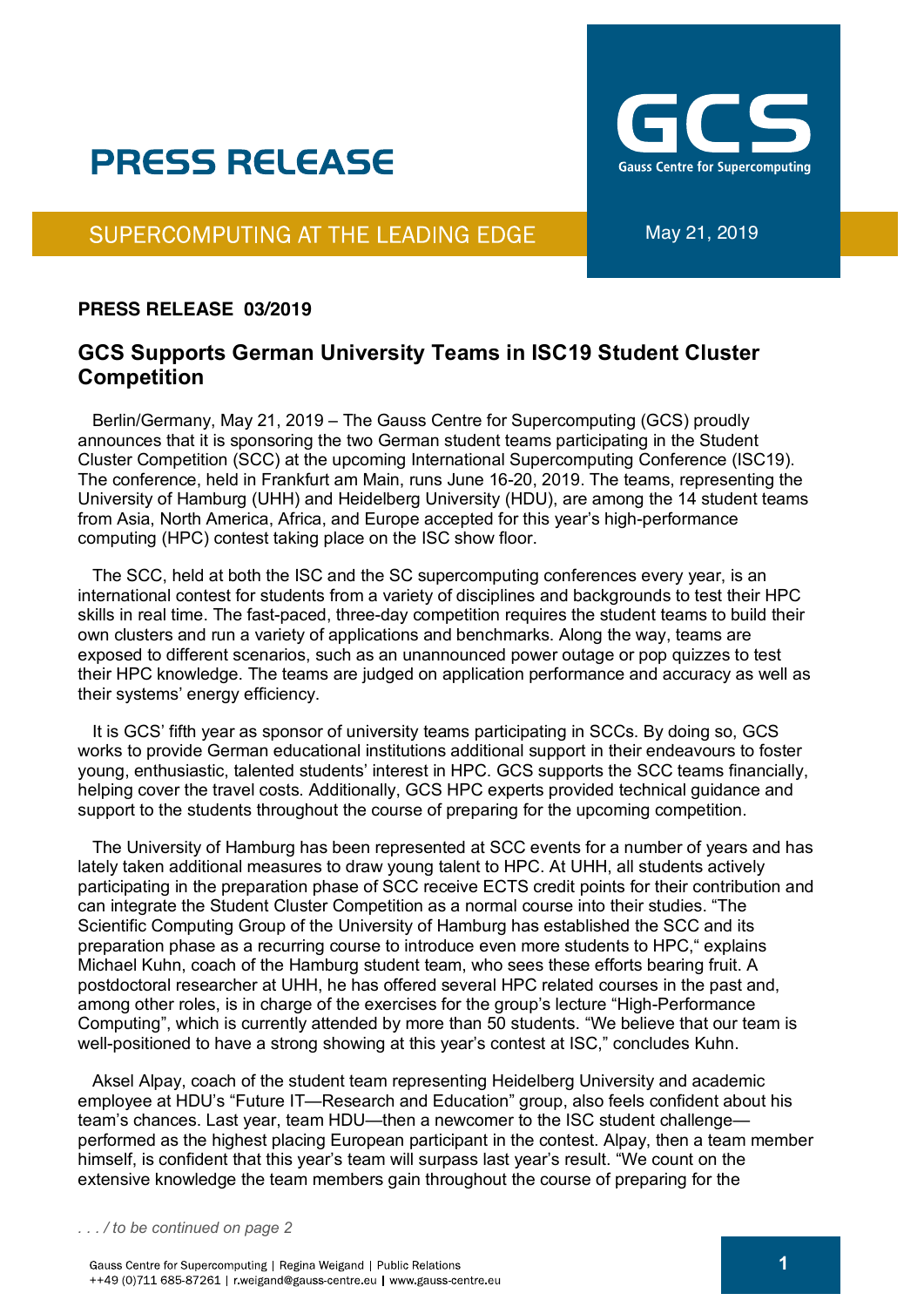# **PRESS RELEASE**

#### SUPERCOMPUTING AT THE LEADING EDGE

*Page 2 of GCS Press Release 03/2019 (May 21, 2019)*

competition," Alpay says. "We have an inherently ambitious and motivated group, and on top of that we have two team members who performed in last year's team. We know what to expect." While HDU does not offer a formal course dedicated to preparing for student cluster competitions, students can apply to have their participation in this program count as their mandatory practicum requirement.

 Regardless of the ultimate outcome at ISC19, both coaches—as well as GCS management feel confident that the students can only benefit from joining an international competition. "Participating in this fast-paced, tough challenge will give the students an invaluable opportunity to work on real-world HPC challenges. Additionally, it will be an inspiration boost which, hopefully, will fuel their motivations to pursue a career in the field of HPC," says Dr. Claus Axel Müller, managing director of GCS. "We wish both teams lots of success, luck, and great fun at this year's contest."

 More Information about the SCC at ISC19 can be found at *https://www.isc-hpc.com/studentcluster-competition-2019.html*



The SCC team of the University of Hamburg features computer science and software system development students. From left to right: Maximilian Wendt, Michael Kuhn (Coach), Maximilian Bauregger, Hauke Sommerfeld, Fabian Meier, Benedikt Ostendorf, Jannek Squar (CoCoach), Hussam Almotlak, and Matz Radloff. © University of Hamburg



The team representing Heidelberg University in the SCC at ISC19 comprises of students from the fields of Appplied Computer Science, Physics, Geoscience and mathematics. From left to right: Hernan Campos, Bálint Soproni, Susanne de Vasconcelos Barros Malheiros, Fabian Jäger, Till Bungert, and Falk Löwner. © Heidelberg University

*. . . / to be continued on page 3*

Gauss Centre for Supercomputing | Regina Weigand | Public Relations ++49 (0)711 685-87261 | r.weigand@gauss-centre.eu | www.gauss-centre.eu